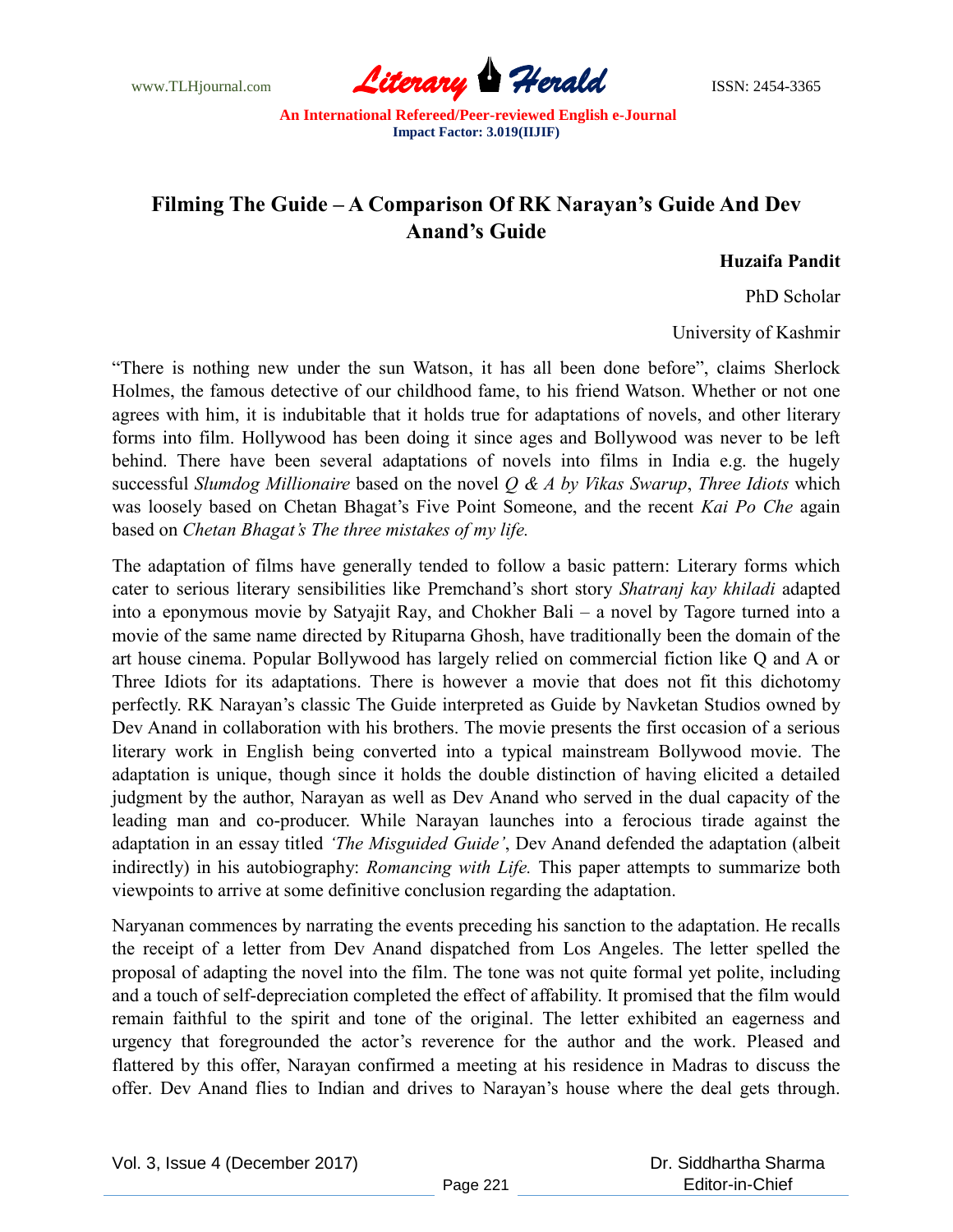

Narayan claims he asked only for a nominal price for the rights of the movie, as he felt sure that in the event of the film"s success, the profits would be shared with him. The contract was signed and the following months were spent press conferences held in plush hotels. At every press conference Anand promised the movie would be a "pure" Indian movie with Indian setting although it was aimed at an international audience. To that effect the movie would be shot in an unprecedented colour and wide screen, a first for Indian cinema.

The famed American writer Pearl Buck for writing the screenplay, and a reputed American director Tad Danielewiski was handed the directorial role. The atmosphere thus created was one of extreme cordiality, pleasantness and optimism that pleased Narayan no end. But to his dismay Narayan soon found that events took a different turn. He soon found that the pompous director reveled in evolving fantastic interpretations of the novel's characters during tiring monologues. So the hero was firmly recast as a day dreamer prone to impulses leaving Narayan no chance to acquiesce or refute, with the tag question: Am I not right, closing all possibilities of argument.

Narayan proceeds next to the 300 mile expedition undertaken by the film-makers to acquaint themselves with the landscape of the novel. Guided by Narayan, the team observes carefully the flight of steps on the banks of Cauvery that figured prominently in the novel. Next the team drove to the tiny pilgrim town of Nanjagund where they carefully noticed the pilgrim population bathing in the sacred waters of Kabini, and the shops selling cheap sweets and toys. They trekked to the nearby forests, hills and dusty villages till they reached the base of Gopalswami Hills. A five mile uphill drive brought them to the summit where they saw the original "Peak House" that inspired the Peak House of the novel. The House is a fifty year old bungalow with a glassed verandah that afforded a view of the wildlife at night. They observed the foot tracks that wound through the underground, and led to a decrepit temple whose immense timber doors serve as an emblem of its antiquity. The purpose of this visit, in the eyes of Narayan and ostensibly the other crew was to identify the locations as they occur in the novel to preserve the authenticity of the novel's milieu. Narayan had been under the impression that the spots identified by him would be used as the locations in which the film is set. He claims to have been encouraged by the sympathetic and enthusiastic response of the film executives who set upon planning the shooting with such ease that Narayan is prompted to remark, "film executives, it seemed to me, could solve mankind"s problems on a global scale with the causal confidence of demi-Gods, if only they could take time off their illusory pursuits and notice the serious aspects of existence."

Narayan proceeds next to the saga of desertion. The filmmakers suddenly adopted an ominous silence for many weeks that portended the betrayal. Suddenly, he got wind of the news that the film makers were busy scouting the exotic locations in North India. Alarmed beyond measure, he highlighted his concerns at the next meeting held at Bombay. He claims to have argued vociferously that his novels were set in Malgudi - a south Indian town albeit an imaginary one – yet completely South Indian in texture and tone. Jaipur and Udaipur are as far from Malgudi as chalk from cheese, for want of a better idiom. Much to his chagrin, the argument was buried in a reiteration of irrelevant statements like it is a great privilege for the movie makers to work on his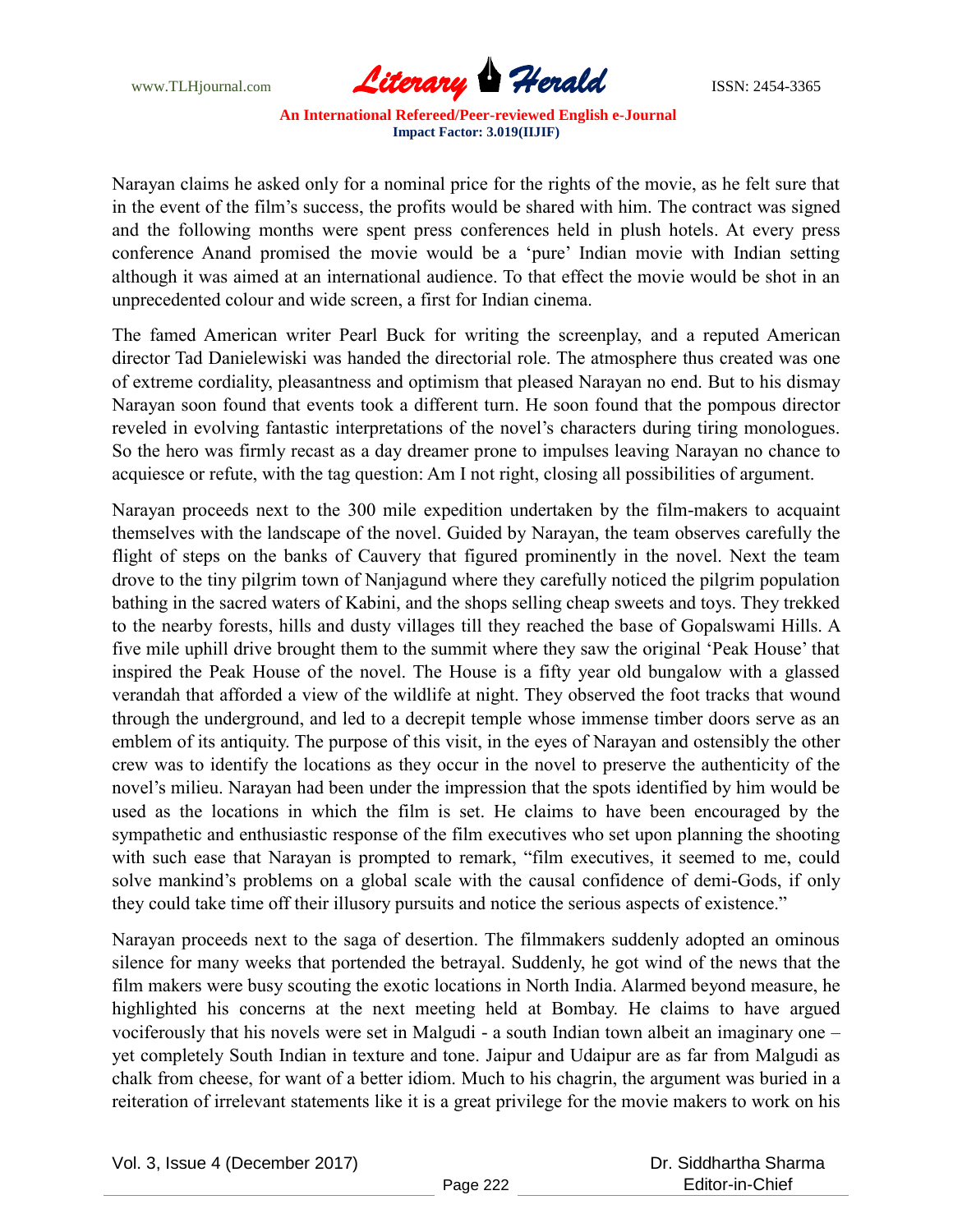

book. Another excuse offered was that since the movie was being shot in wide screen east man colour, it demanded a spectacular spectacle absent in the dreary lanes of south India. His observation that spectacle was entirely absent in the story, was silenced by a laughable counterobservation that since Malgudi was a fictitious city anyway, the author couldn"t be sure of its exact location. Stunned by this epistemological charge, Narayan could only rely on authorial authenticity and intentionality observing that he would be the most qualified person to locate it since he had constructed it painstakingly in his novels over a span of three decades.

The location of Malgudi for the film makers was not a constant one. Rather it varied across various picturesque spaces like the Valley of Kashmir, the desert of Rajasthan, the crowded Bombay to the faraway Ceylon. To Narayan this appears to be a cruel desecration of his novel. He is reminded of the internationally renowned director - Satyajit Ray, who he met once at Calcutta. Ray had expressed his admiration for the novel: The Guide, but regretted that he could not translate Narayan"s work into film. The novel was too steeped in south Indian imagery that couldn"t be replicated by the Bengali Ray. Here were filmmakers who were no match to his genius, taking liberties that Ray had been loath to tread. Noting Narayan"s stiff resistance, the director adopted a bizarre route. He omitted the name Malgudi, and every allusion to it altogether from the narrative. This was a minor victory for Narayan though rather undesirable. The American director conceded that the exotic locations would not be congruent with the sedate locales of Malgudi. To remedy this disparity, he chose to omit every mention of Malgudi altogether. Naturally this hardly endears him to Narayan who masks his displeasure in the observation that the director "fell afoul of everyone who uttered that sound".

Noticing the author's discontent and foreseeing his resistance to sanction consent, the director resorts to omitting the name Malgudi and every allusion to it altogether from the narrative. As Narayan persists with his charge, he achieves a minor victory albeit a rather undesirable one. The American director yields to the charge of tinkering with the natural milieu of the novel and decides to omit any mention of Malgudi altogether. Such an omission, in the director's opinion, will naturally negate Narayan's assertion of the locations not corresponding to Malgudi. This hardly endears him to the author who masks his displeasure in the observation that. It is interesting to note here that the word used is sound rather than a word. The preference to singular rather than plural sounds as the utterance Malgudi would entail (/ma:lgυdi/: one long vowel, two short vowels and three consonants), is brushed off as a monosyllabic sound – a reductive pejorative exclamation. The implication thereof is that Malgudi –which occupies the place of a major character in Naryanan"s stories has been relegated to just a sound. In other words the director utterly failed to realize the significance of Malgudi in shaping up the narrative and attributed a mobility and mutability to it that transmogrified it into a bare syllable – a paradoxical construction in more ways than one. This singularity dwarfed the scale of the construct since it became a hesitant blur rather than a focused well drawn out panorama. It has been reduced to just a passing sound – an insinuation of a something sinister since the director falls "afoul" – a strong

 Dr. Siddhartha Sharma Editor-in-Chief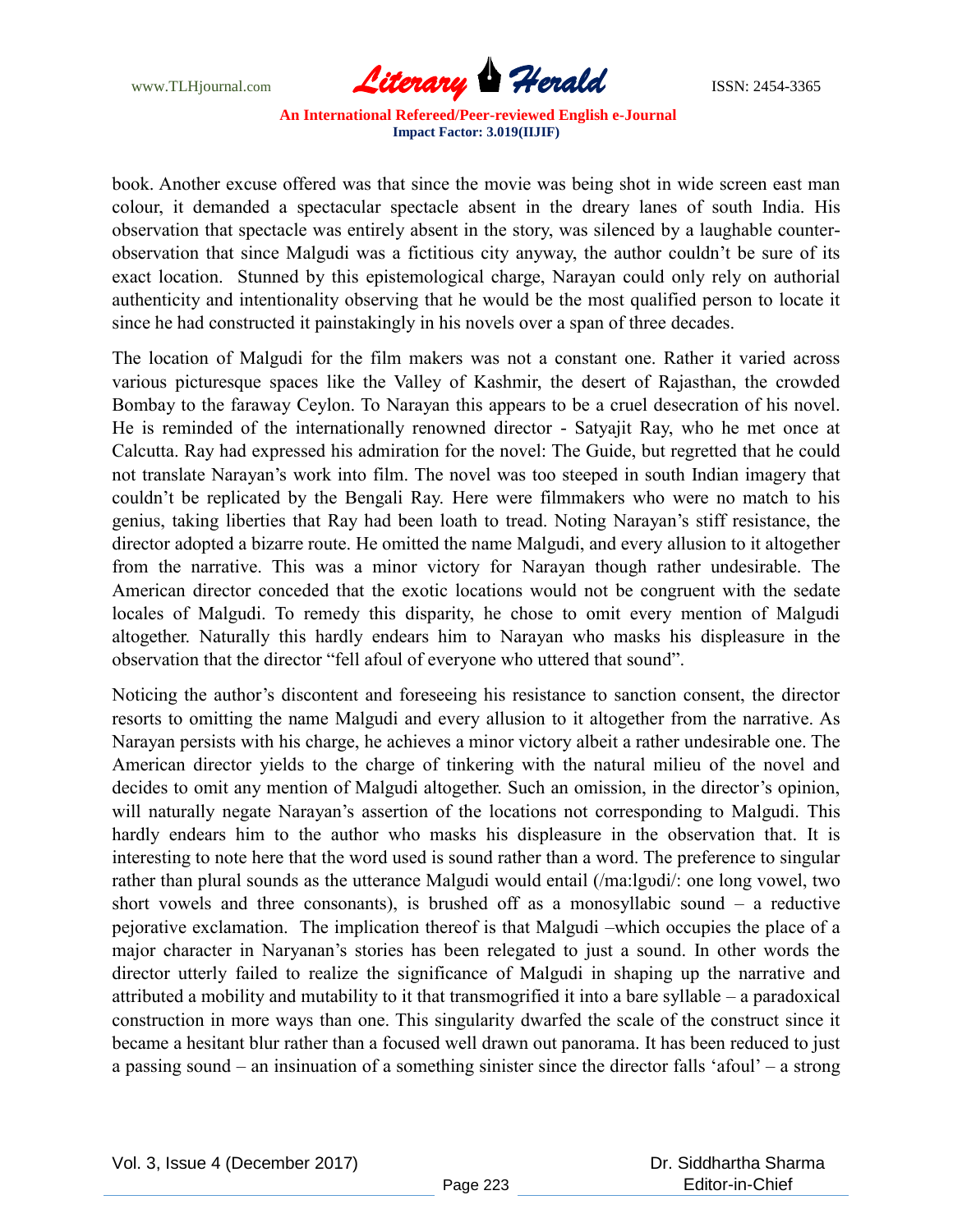

pejorative term indicative not only of strong displeasure but suggestive of greater escalation in conflict, of everyone who dares taunt him with the utterance of this sound.

This Freudian slip is foregrounded again in the ensuing paragraph where the author's brother – the famous cartoonist of Times of India fame- RK Laxman rakes up the subject at a dinner held at his house. Malgudi, he dares to venture, signifies a little town shaded by peculiar local characteristics and its own brand of dhoti and jibba wearing populace. Besides, it is the very peculiarity or lack of it that is exploited by Raju. He constructs remarkable histories out of thin air as he attributes remarkable archaeological value to unremarkable landscapes. Anything and everything can be a historical relic in the expert hands of Raju guide. The director is not convinced, but increasingly grows fidgety and angry that leads Narayan to fear a disruption in dinner. He puts his foot down and insists that sticking to the authentic Malgudi model would be appropriate for a black and white festival film – a euphemism for a documentary that caters to a specific audience, rather than a full scale commercial venture. A film set in an uninteresting locale like Malgudi not suit a mega release across the planned two thousand theatres in America. This threat virtually ends the argument as the international projection of the film was a strong motivating factor for Narayan to put up with the visual translation of his work. Keeping with the cosmopolitan tone, the film is shot at various important landmarks over the country like the US Embassy building in New Delhi, Elephanta Caves, Parliament house and Ashoka Hotel etc. this, though is in direct contrast to the ingenious Raju of the novel, who creates imaginary histories around unimportant landscapes.

Narayan continues to pick holes in the director's treatment of the novel. His next grouse is against the portrayal of the heroine trained in classical style of Bharatnatyam. This is a luxury unavailable to the small town dancer in the novel who could only have dreamt of such highbrow art. The dancer in the novel is a practitioner of no high art but a synthetic dance form that combines entertainment with a natural flexibility of the body. However the film makers decide it is woefully inadequate, and engage a renowned dance director along with a troupe of hundred or more dancers at a great expense. Consequently, the heroine is attired in fancy, and art is morphed into just another gimmick to please the eye. Narayan notes that Buck had engaged in a meticulous study of the novel, and earmarked passages for omission and dramatization. When the final script is ready, Narayan is dumbfounded: certain passages crucial to the narrative have been omitted. His protests are stonewalled by Buck's claim that script only exteriorized the interpretations inherent in the book. Narayan was unlikely to be persuaded by this vague claim, so the screenwriter tries another stratagem: he could provide "two hundred reasons" why the selective approach was undertaken. Narayan is still unconvinced, but is placated somewhat by the assurance that the script is yet only draft, and the relevant changes could be incorporated into the final draft. But the promise remains only a promise, as the final script only exhibits some cosmetic changes. By that time, however it is too late as work on the movie has already begun. Several scenes have already been shot, and the allied works were in motion too.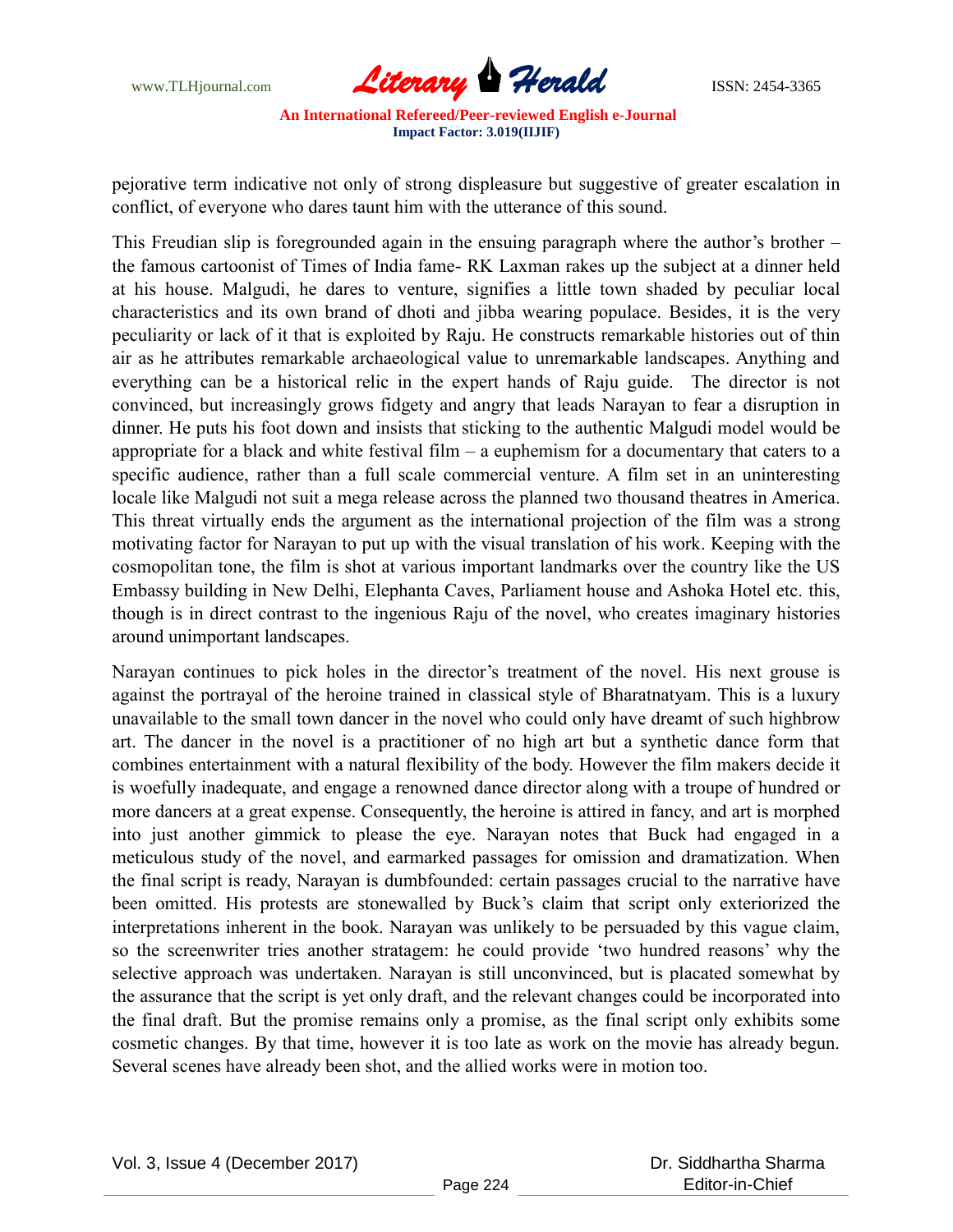

But the greatest shock is yet in store for the director insists upon a symbolic scene in which two tigers must destroy each other over a spotted deer, in order to convey some crude symbolism. Despite many entreaties, the orientalist director would not be dissuaded. The scene is enacted with great difficulty albeit with a leopard and a deer. The greatest distortion however occurs in the character of Marco – the archaeologist husband of Rosie, the female protagonist in the novel. In the novel, Rosie throws her lot with Raju, as Marco has neither time nor any inclination to love her, or encourage her dancing ambitions. Raju astutely realizes this emotional void, and exploits it to his own gain. In the movie however the scenario is modified. Marco is presented as an alcoholic womanizer, and so Rosie"s affections for Raju are presented as a consequence of Marco"s vices. Narayan is also miffed at the distortion of the ending. In the novel it is unclear whether rain clouds have actually gathered in the sky, or is it a hallucination of the starved eyes? This ironic touch is mitigated in the movie, as it rains to end the drought.

In his revealing autobiography, Romancing with Life Dev Anand devotes one whole chapter to Guide. This is not surprising considering Guide was one of the biggest hits of Anand"s career, and an iconic film in its own right. He muses on the various challenges faced by the movie before it saw the light of the day (or theatre), and the consequences it had on his career. Anand reveals that the film was actually intended to be shot in two versions: i) an English version for an American audience directed by Tad Danielewski ii) The Hindi version directed by Chetan Anand. The 120 minute film was actually shown at Cannes in 2007, forty seven years after it was made. The idea however proved to be a fractious one, as the production teams clashed over various things including positioning of camera. It was Vijay Anand – the younger brother of Anand, who resolved the issue. It was decided that the English version would be shot first, and the hindi version directed by Vijay afterwards. In hindsight it proved to be a good decision.

The journey however was still a hazardous one. Other than the production team, most people were convinced the movie would prove to be a debacle. Obituaries were kept ready, and many in the film industry predicted Dev Anand had signed his epitaph. The colossal failure would surely end Anand"s career. The investment was huge, and Anand had staked everything for the movie. He could ill afford failure. In the 60's a woman abandoning her husband to live with her paramour was such a taboo that it was thought inconceivable that the audiences would accept such a movie. Nonetheless the production cast went ahead with the movie. Another obstacle came by way of the censor board. The censor board had received a representation that the movie promoted obscenity and was detrimental to public moral health. The production staff decided to invite the Minister of Broadcasting: Indira Gandhi to a special screening of the movie. She arrived with a special entourage and sat at the back of the room. During the screening she displayed no reaction that would betray her impressions. After the screening ended, she assured the producers that the movie would be receive the censor approval. Another special screening was held for a select audience chosen from the "who is who" of the society. The screening however passed in a glum silence that was far from encouraging. Later a well-wisher of the brothers called them, and announced though the movie was well made it would not appeal to the

 Dr. Siddhartha Sharma Editor-in-Chief